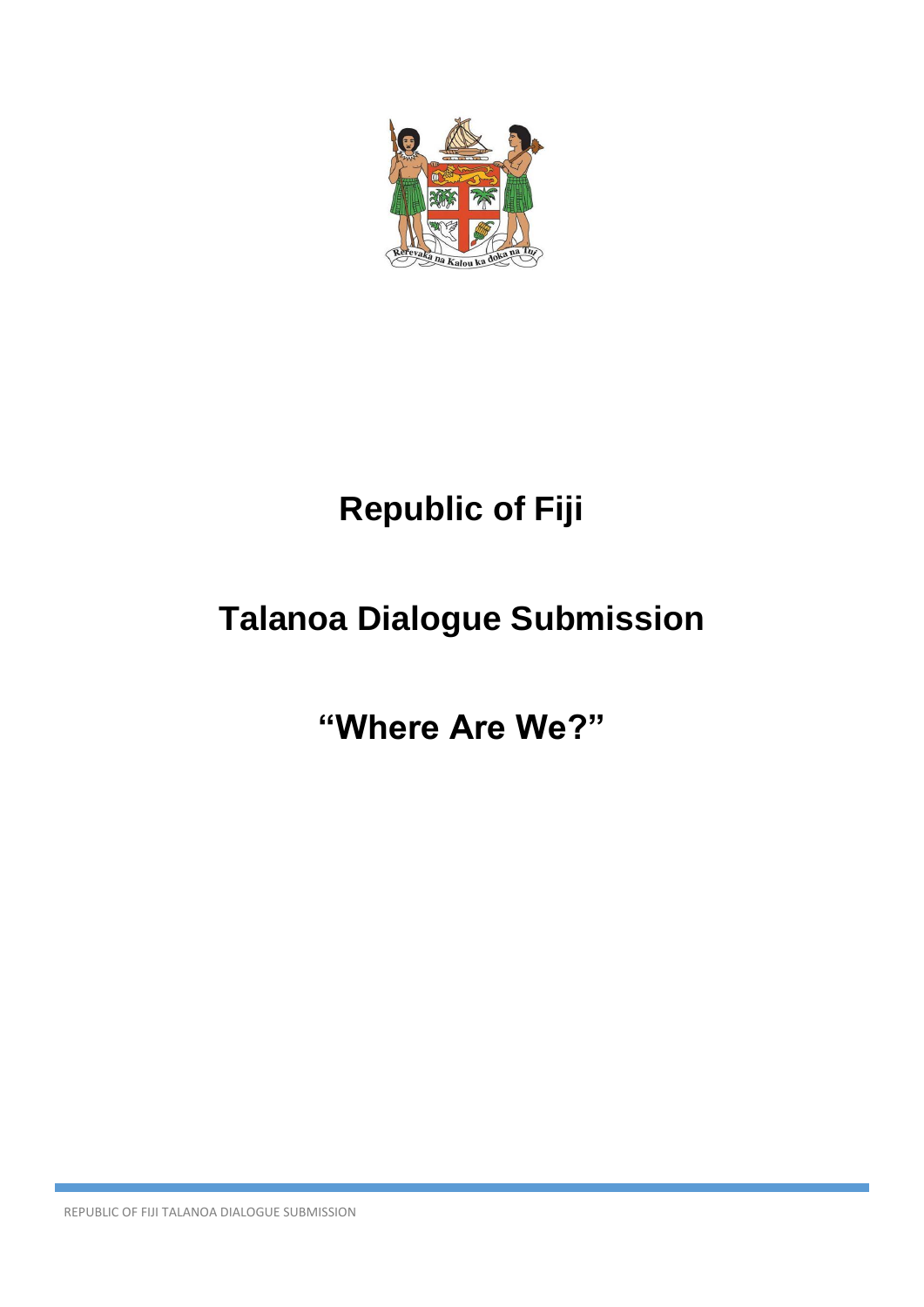### **Where are we?**

#### **A) Current Emissions Trend**

Fiji's total greenhouse gas emissions is approximately 2,500 Gigagrams per year of which 1,500 Gigagrams (59%) is from energy, 557 Gigagrams (22%) from agriculture, 380 Gigagrams (15%) from forestry and 130 Gigagrams (4%) from waste. **Table 1** provides a summary of Fiji's greenhouse gas emissions between 2006 and 2011, which is the reporting period of the draft Third National Communication.

As can be deduced from the table, carbon dioxide emissions, predominantly from the energy sector make up approximately 60% of Fiji's greenhouse emissions. This explains the availability of greater number of data sets and projections for the energy sector relative to others sectors such as agriculture, forestry and other land use (AFOLU) and waste.

Overall, the average trend in total greenhouse emissions have been stagnant since 2006 due to a combination of environmentally conscious policy decisions by the Fijian Government and a uptake of clean technology by consumers and the private sector.

#### **B) Emissions Projection**

**Table 2** provides the emissions trend for energy sector from 2006 to 2011. Carbon dioxide emissions in the energy sector are expected to gradually increase to 1,800 Gigagrams per annum by 2030 in a Business as Usual (BAU) scenario. This is attributed to factors such as economic growth, increased rural urban drift, increased demand for electricity, access to technology and improved standard of living. Land transport makes up almost 60% of energy sector emissions, followed by electricity production of around 16%.

However, in comparison to global emissions of 49 Gt stated in the 2014 IPCC report, Fiii's total  $CO<sub>2</sub>$ eq emissions are around 0.006% of world emissions. This equates to 2.8 tonnes of  $CO<sub>2</sub>$ eq per capita for Fiji in comparison to the global average of 7 tonnes of  $CO<sub>2</sub>$ eq per capita.

Similar projections for other sectors, including agriculture, forestry and other land use (AFOLU), are envisaged to be developed through preparation of Fiji's enhanced NDCs.

| Table T Tolar Grid emission by sector in Gg of CO <sub>2</sub> equivalent |       |       |       |        |       |       |       |  |  |  |  |  |  |
|---------------------------------------------------------------------------|-------|-------|-------|--------|-------|-------|-------|--|--|--|--|--|--|
| Emissions of gases by sector in Gg of CO <sub>2</sub> equivalent          |       |       |       |        |       |       |       |  |  |  |  |  |  |
|                                                                           |       |       |       |        |       |       |       |  |  |  |  |  |  |
|                                                                           | 2006  | 2007  | 2008  | 2009   | 2010  | 2011  |       |  |  |  |  |  |  |
| <b>Carbon dioxide</b>                                                     |       |       |       |        |       |       |       |  |  |  |  |  |  |
| Energy Gg CO <sub>2</sub>                                                 | 1,767 | 1,550 | 1,333 | 1,260  | 1,526 | 1,410 | 1,474 |  |  |  |  |  |  |
| Forestry Gg CO <sub>2</sub>                                               | 310   | 330   | 570   | $-250$ | 760   | 560   | 308   |  |  |  |  |  |  |
| <b>Total Gg CO<sub>2</sub></b>                                            | 2,077 | 1,880 | 1,903 | 1,010  | 2,286 | 1,970 | 1,854 |  |  |  |  |  |  |
| <b>Methane</b>                                                            |       |       |       |        |       |       |       |  |  |  |  |  |  |
| Energy Gg CH <sub>4</sub> $CO2$ eq                                        | 2     | 2     |       | 1      | 2     | 1     | 1     |  |  |  |  |  |  |
| Agriculture Gg CH <sub>4</sub> CO <sub>2</sub> eq                         | 414   | 415   | 412   | 409    | 409   | 405   | 411   |  |  |  |  |  |  |
| Waste Gg CH <sub>4</sub> CO <sub>2</sub> eq                               | 63    | 84    | 80    | 86     | 111   | 130   | 92    |  |  |  |  |  |  |
| Total Gg CH <sub>4</sub> CO <sub>2</sub> eq                               | 479   | 500   | 494   | 496    | 521   | 537   | 504   |  |  |  |  |  |  |
| <b>Nitrous oxide</b>                                                      |       |       |       |        |       |       |       |  |  |  |  |  |  |
| Energy Gg $N_2O$ $CO_2$ eq                                                | 4     | 4     | 3     | 3      | 3     | 3     | 3     |  |  |  |  |  |  |
| Agriculture Gg N <sub>2</sub> O CO <sub>2</sub> eq                        | 146   | 146   | 154   | 143    | 140   | 146   | 146   |  |  |  |  |  |  |
| Total Gg $N_2O$ $CO_2$ eq                                                 | 149   | 149   | 157   | 146    | 143   | 149   | 149   |  |  |  |  |  |  |
|                                                                           |       |       |       |        |       |       |       |  |  |  |  |  |  |
| <b>Total Emissions Gg CO<sub>2</sub> eq</b>                               | 2,700 | 2,500 | 2,600 | 1,700  | 3,000 | 2,700 | 2,500 |  |  |  |  |  |  |

#### *Table 1 Total GHG emission by sector in Gg of CO2 equivalent*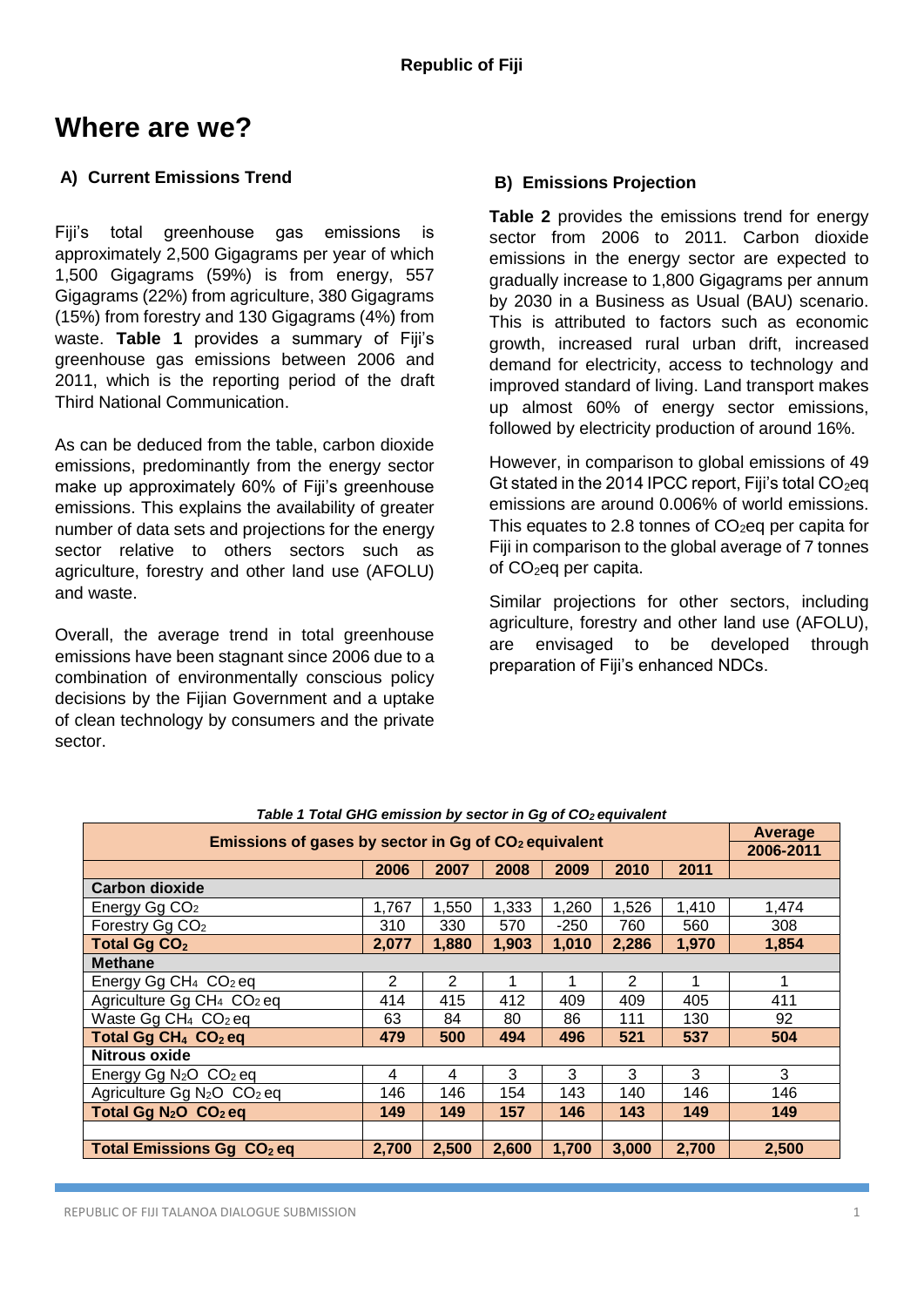| <b>Energy Sector Emissions (Gg)</b> |       |       |       |       |       |       |                |               |  |  |  |
|-------------------------------------|-------|-------|-------|-------|-------|-------|----------------|---------------|--|--|--|
|                                     | 2006  | 2007  | 2008  | 2009  | 2010  | 2011  | <b>Average</b> | $\frac{9}{6}$ |  |  |  |
| <b>Land Transport</b>               | 927   | 912   | 926   | 885   | 886   | 893   | 905            | 59.8          |  |  |  |
| <b>Marine Transport</b>             | 55    | 55    | 55    | 55    | 55    | 55    | 55             | 3.6           |  |  |  |
| Air Transport                       | 18    | 18    | 18    | 18    | 18    | 18    | 18             | 1.2           |  |  |  |
| <b>Electricity Production</b>       | 286   | 200   | 216   | 233   | 299   | 238   | 245            | 16.2          |  |  |  |
| <b>Domestic Consumption</b>         | 76    | 76    | 76    | 76    | 76    | 76    | 76             | 5.0           |  |  |  |
| Commercial                          | 67    | 63    | 58    | 56    | 62    | 59    | 61             | 4.0           |  |  |  |
| Consumption                         |       |       |       |       |       |       |                |               |  |  |  |
| <b>Industrial Consumption</b>       | 125   | 119   | 134   | 164   | 188   | 187   | 153            | 10.1          |  |  |  |
| <b>Total</b>                        | 1,554 | 1,443 | 1,483 | 1,487 | 1,584 | 1,526 | 1,513          | 100           |  |  |  |

#### *Table 2 Energy Sector CO2 equivalent emissions*

#### **C) Plans, Strategies and Guidance Tools**

Despite contributing insignificantly to climate change, Fiji remains steadfast in its commitment to the Paris Agreement by continuing to incorporate low emissions and sustainable growth into its development agenda. For example, the 5-Year & 20-Year National Development Plan for Fiji is in line with Fiji's NDCs, seeking to achieve 99% renewable electricity generation by 2030 from a 2013 baseline of 60% and aiming to achieve 30% reduction in  $CO<sub>2</sub>$  emissions from the energy sector over the same period.

Of the 30% reduction of BAU baseline  $CO<sub>2</sub>$ emissions, 10% of the BAU baseline emissions mitigation will be achieved "unconditionally" using available resources in the country, and 20% achieved "conditionally" **(Figure 1).**

To achieve its development targets and stay true to its NDC commitments, Fiji developed its NDC Implementation Roadmap 2017-2030 that seeks to unpack Fiji's NDC commitments through prioritised public and private sector interventions. These interventions are expected to reduce  $CO<sub>2</sub>$ emissions in the energy sector by 627,000 tonnes per annum resulting in a 34.8% decline in the aforementioned BAU scenario. The total investment cost in the energy sector to achieve this level of greenhouse gas mitigation is estimated to be approximately US\$2.97 billion between 2017– 2030, plus the estimated US\$119 million already invested between 2014 - 2017 (**Figure 2).**

The NDC Implementation Roadmap was developed in close coordination with the private sector and quided by a steering committee

consisting of key Government and statutory organisations. To operationalise Fiji's NDC Implementation Roadmap, the Fijian Government will develop investment plans to attract suitable investment from the private sector.

To mainstream sustainable development into the Government machinery and entice stakeholders to be more environmentally conscious, Fiji has developed the Green Growth Framework. The



*Figure 1: Graphical representation of the BAU baseline emissions mitigation targets (conditional and unconditional)*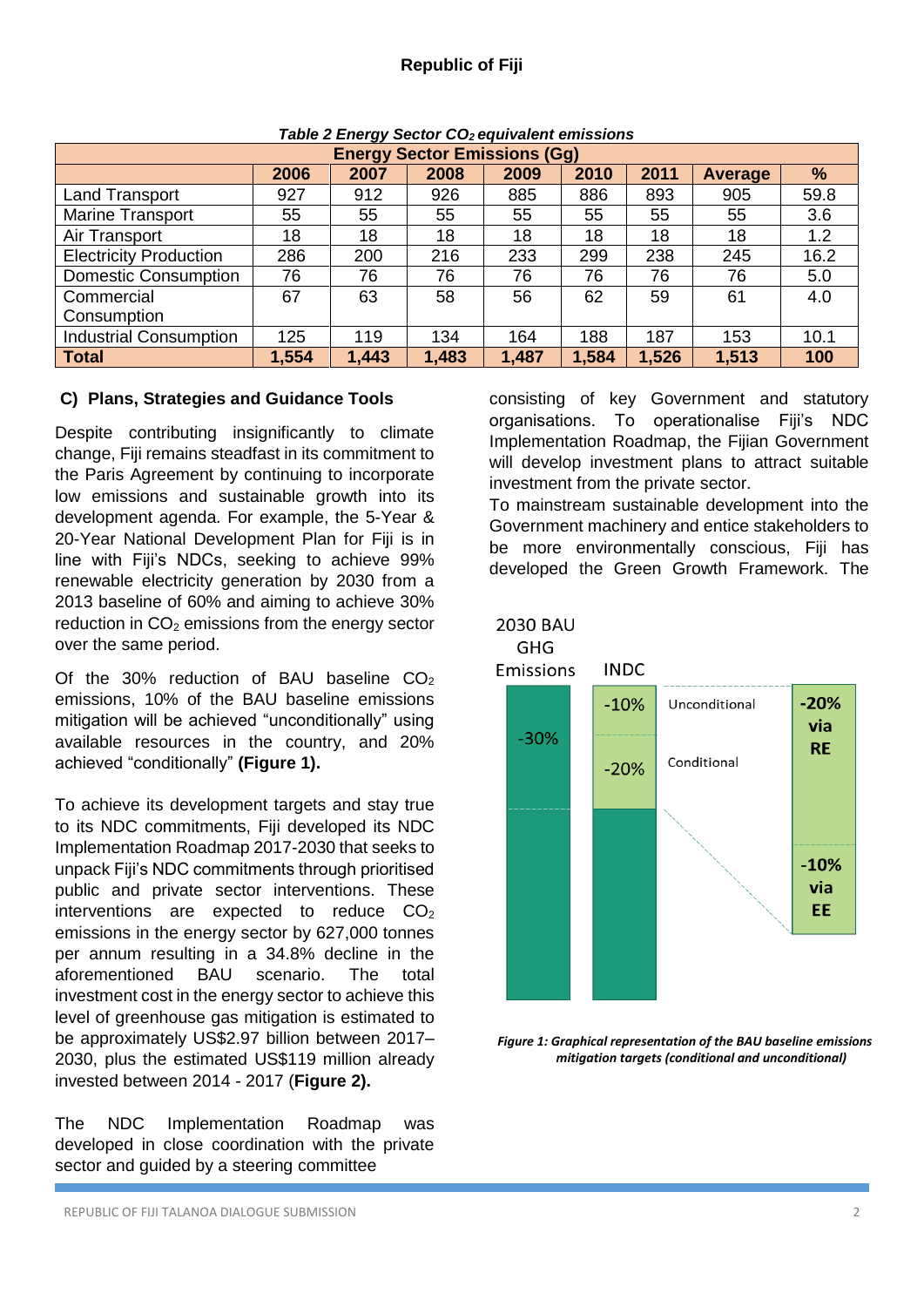

*Figure 2 Investment cost and emissions reduction in the energy sector*

Framework is used by Government agencies as a guide to develop green policies and projects and has been mainstreamed into Fiji's National Development Plan.

Signifying its support for the Paris Agreement's medium and long term goals and acknowledging the need for enhanced country commitments to urgently peak greenhouse gas emissions, Fiji has embarked on the development of its enhanced NDCs. Sectors such as electricity, transportation, AFOLU and waste are envisaged to be factored into the enhanced NDCs.

In line with Article 4, paragraph 19, of the Paris Agreement, Fiji has also commenced work on developing a long-term low greenhouse gas emissions strategy, which is expected to be closely linked to the current and the soon to be developed enhanced NDCs.

Encompassing these national initiatives and acknowledging that much has changed since Fiji developed its existing Climate Change Policy (2012), Fiji is undertaking a complete review and updating of the policy to reflect its commitment to the Paris Agreement and reflect its national priorities in the context of climate change.

#### **D) International Commitments and Treaties**

#### i) Paris Agreement

To exemplify its commitment to address the global issue of climate change, Fiji became the first country in the world to ratify the Paris Agreement in April, 2016. With this milestone, Fiji marked the beginning of a series of instrumental roles it has taken in the global arena to champion for meaningful actions to address climate change with a particular focus on adaption needs of Small Island developing states.

Fiji reached the pinnacle of its foreign commitment to climate agreements when it took up the colossal task of presiding over the 23<sup>rd</sup> Session of the Conference of Parties to the United Nations Framework Convention on Climate Change. Through its Presidency, Fiji is placing emphasis on: developing and facilitating the Talanoa Dialogue "stocktake"; supporting the completion of the Paris Agreement Work Programme and its implementation quidelines; rallying momentum for the Pre 2020 Action; developing an Ocean Pathway to strengthen links between the UNFCCC climate space and ocean issues; and enhancing access to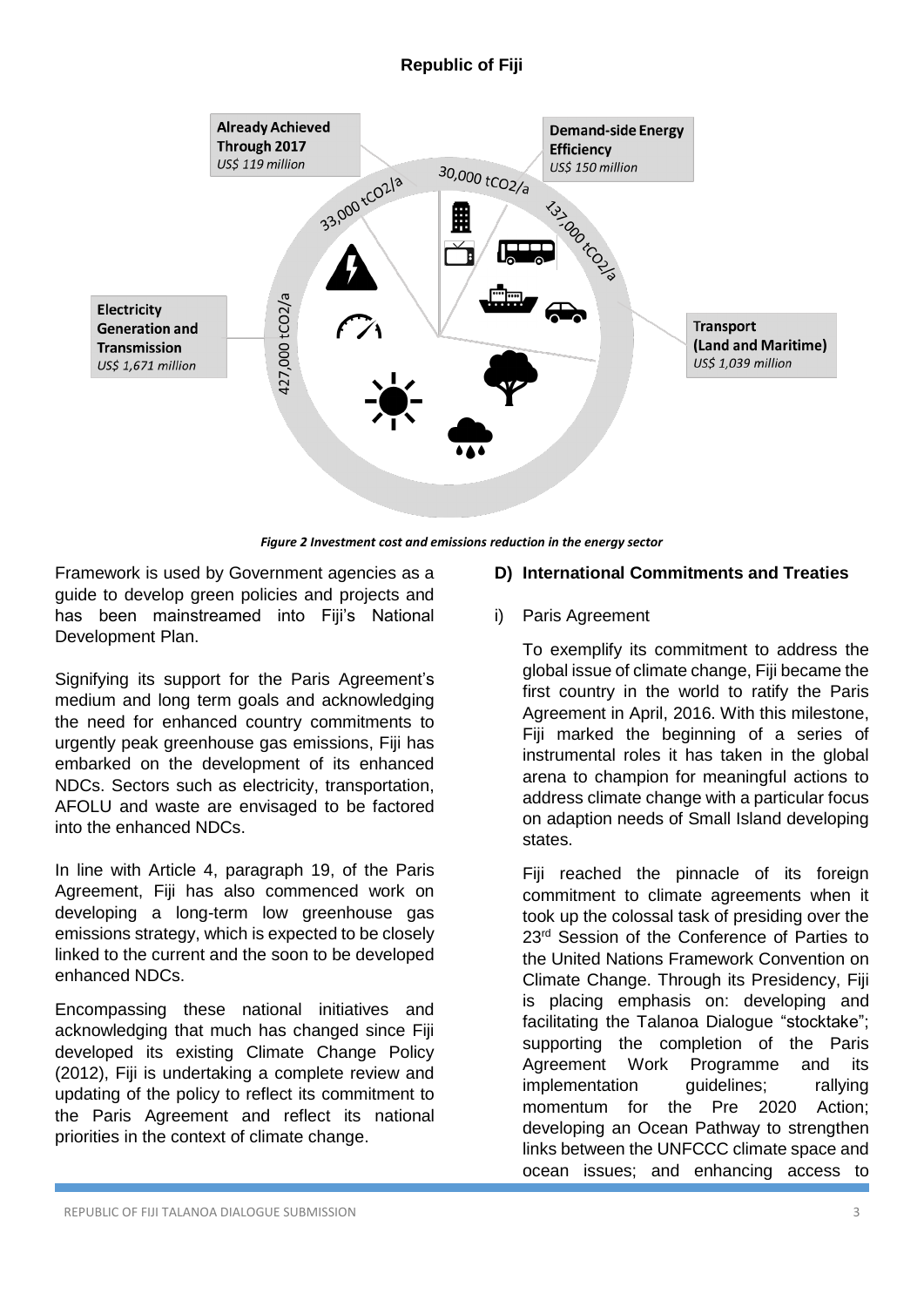adequate, sustainable and predictable finance mechanisms.

ii) Kyoto Protocol

Despite not having any mandatory commitments or obligations to sign the Kyoto Protocol, Fiji ratified the same on 17 September 1998 to show its unwavering support to the global climate agenda. The Protocol entered into force on 16 February 2005. Its first commitment period was from 2008 to 2012.

The Doha Amendment establishes a second commitment period to the Kyoto Protocol extending from 2013 to 2020 for Annex I Parties under the Convention. Fiji's ratification of the Doha Amendment on 19 September 2017 as a non-Annex I Party expresses the Fijian Government's continued commitment and support to the implementation of the Kyoto Protocol and pre-2020 climate action. Similar to the Kyoto Protocol, Fiji does not have any commitments under the Doha Amendment as a developing country.

iii) Montreal Protocol

Fiji signed and ratified the Vienna Convention on the protection of the ozone layer and the Montreal Protocol on substances that deplete the ozone layer on October 23, 1989. It has also received an achievement award for complying with the zero consumption of harmful chemicals such as the chlorofluorocarbons. Moreover, the Fijian Government is also reducing its HCFC consumption from its baseline level of 8.44 ODP tons by 2013 to 5.49 ODP tons by 2020 in line with the schedule specified in the HPMP Agreement of Fiji. Notably, Fiji is also working on ratifying the Kigali Amendment soon.

#### **E) Political Will and Effective Policy Making**

While there have been various plans, strategies and guidance tools developed to ensure that Fiji progresses towards a more climate resilient, carbon neutral and inclusive development, its ambitions and success have been underpinned with strong political backing and innovative policy making.

Sustainable development with utmost importance on living in harmony with nature has been enshrined in Fiji's 2013 Constitution. This is further restated in national planning and policy documents mentioned above.

Political will to address climate change and pursue sustainable development is at its highest in Fiji's history. This is exemplified by the significant responsibility taken by the Prime Minister of Fiji, Honourable Frank Bainimarama, to be the first small island developing state and the first Pacific Island country to preside over the 23rd Session of the United Nations Framework Convention on Climate Change.

The Fijian Government has continued to introduce innovative green fiscal measures to entice investments and economic growth. Some key fiscal initiatives are mentioned below, and are demarcated by sectors.

#### **Fuel Sector** (Bio – Fuel Production)

To reduce dependence on imported fossil fuels, the Fijian Government has put in place a bio-fuel tax incentive scheme which offers a 10 year tax holiday to a taxpayer undertaking new activity in processing agricultural commodities into bio-fuels. To qualify for the incentive, a taxpayer will have to invest a minimum of F\$1 million and employ 20 local employees or more for every income year.

Once qualified, the taxpayer will have the benefit of duty free importation of plant, machinery and equipment for initial establishment of processing plant, duty free importation of chemical required for bio-fuel production and zero-rated importation of all agricultural items.

**Energy Sector** (Renewable Energy Projects and Power Co-generation)

To supplement Fiji's renewable energy targets and transition towards a low carbon economy, the Fijian Government is offering a 5-year tax holiday to a taxpayer undertaking a new activity in renewable energy projects and power cogeneration.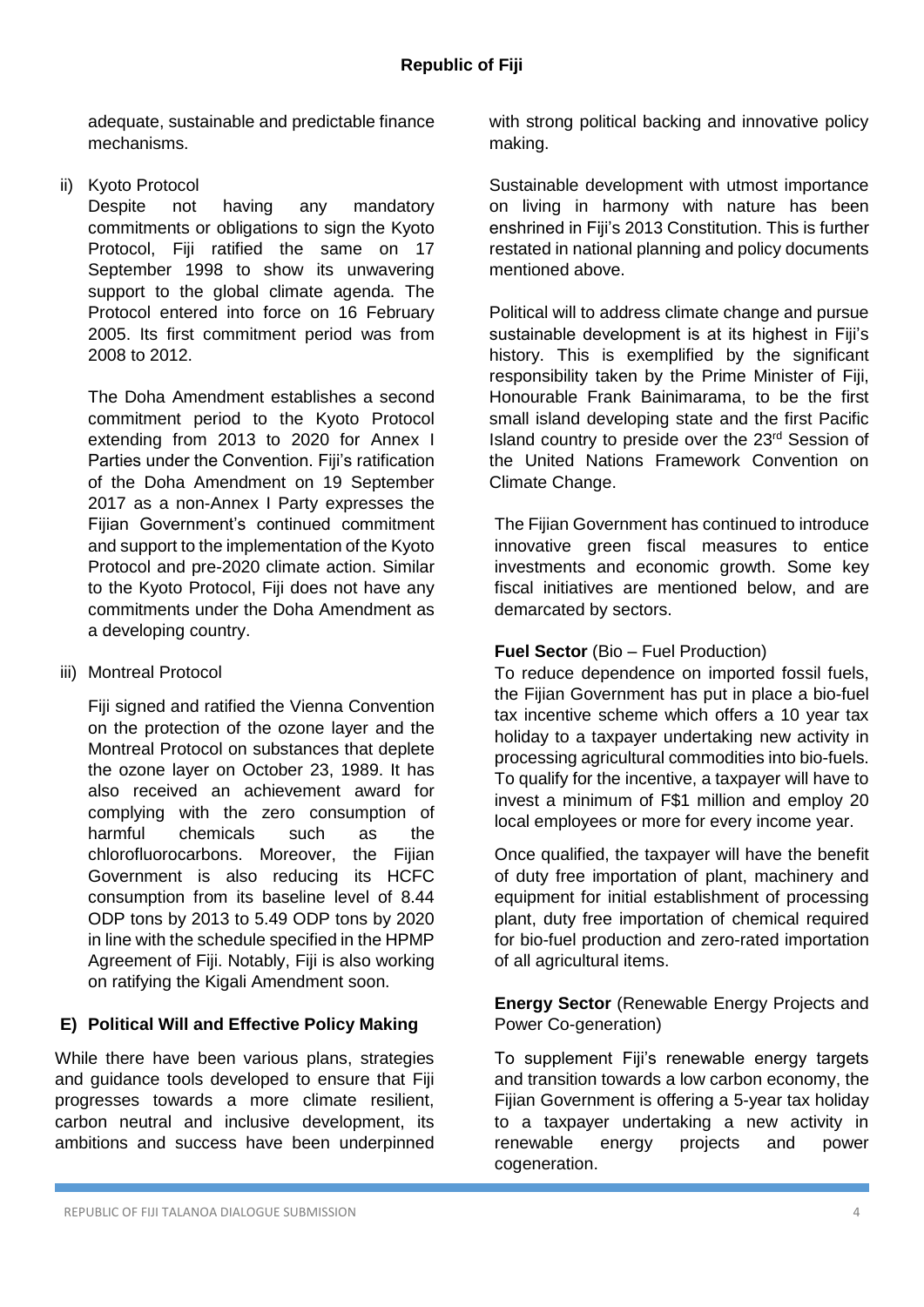Moreover, to entice greater uptake of renewable technology such as solar PVs, the Fijian Government is offering duty free importation of renewable energy goods. Anecdotal evidence suggest that this fiscal decision has brought about an influx in solar system providers and enticed greater uptake of solar solutions by the private sector. This is further discussed in the next section.

100% write off (accelerated depreciation) is also available in the year an expenditure was incurred on water storage facilities and renewable energy plant and machineries.

**Transport Sector** (Zero Duty on Green Vehicles and Incentives for Electric Vehicles Charging Stations)

Given that transport makes up almost 59% of Fiji's energy sector emissions, the Fijian Government has focused on measures to introduce clean transportation in an affordable and sustainable manner.

In the 2015 National Budget, the Fijian Government introduced zero duty on Electric Motor Vehicles, Hybrid vehicles, LPG, CNG and Solar Powered Vehicles while keeping a standard VAT of 15%.

To complement this fiscal policy, the Fijian Government also introduced zero duty on hybrid solar electrical powered items, solar and electrical charging station and energy storage system that are imported by companies involved in renewable energy whilst keeping a standard VAT of 15%.

The combination of these fiscal policies has had significant impact on the transport sector. Hybrid vehicle registration/importation from 2008 to 2014 was approximately 1,113, which increased by a staggering 207% to approximately 3,417 between 2015 to March, 2017 following the announcement of tax incentives by Government.

It is clear that every policy decision has both pros and cons. Anecdotal evidence suggests that the overwhelming success of the Fijian Government's duty concession on hybrid and electric vehicles resulted in more public confidence to uptake cleaner technologies that have clear cost benefits. However, the relatively affordable hybrids resulted

in an exponential increase in vehicle registrations which had implications on road traffic management.

In the 2016-2017 National Budget, the Fijian Government imposed selected duty on second hand imported vehicles for private use while keeping zero rated duty on the same for use of taxis. To supplement this fiscal policy decision, the Fijian Government also kept zero import duty on new (firm out) hybrid vehicles and reduced duty on new (firm out) vehicles from 32% to 5%. This fiscal decision is expected to not only control the number of hybrid vehicles registered but also improve the life of Fiji's vehicle stock i.e. entice replacement of old and fuel intensive vehicles.

#### **Financial Sector**

Fiji Development Bank - Green Climate Fund **Accreditation** 

Fiji has established the FDB as an accredited entity to the Green Climate Fund (GCF). The completion of the accreditation process for FDB ensures that Fiji has more direct access to GCF funds for climate change mitigation and adaptation projects. This will create opportunities not only for the Fijian private sector, the GOF, and state-owned enterprises, but also for the FDB who can serve the region through green lending products that constitute the concessional terms of the GCF.

Building on this milestone and the recently launched Simplified Approvals Process of the GCF, Fiji aims to maximise access to finance for mitigation and adaption needs. This will not only be done to finance domestic climate needs but also position the FDB as regional accredited body to enable greater access to GCF funds for the Pacific region.

#### *Domestic Driven Climate Finance Mechanisms*

While Fiji is grateful to its development partners and multilateral organisations for their unwavering support to its development aspirations, the financial resources needed to fortify Fiji against the adversities of climate change is far more than what is being received as overseas development assistance.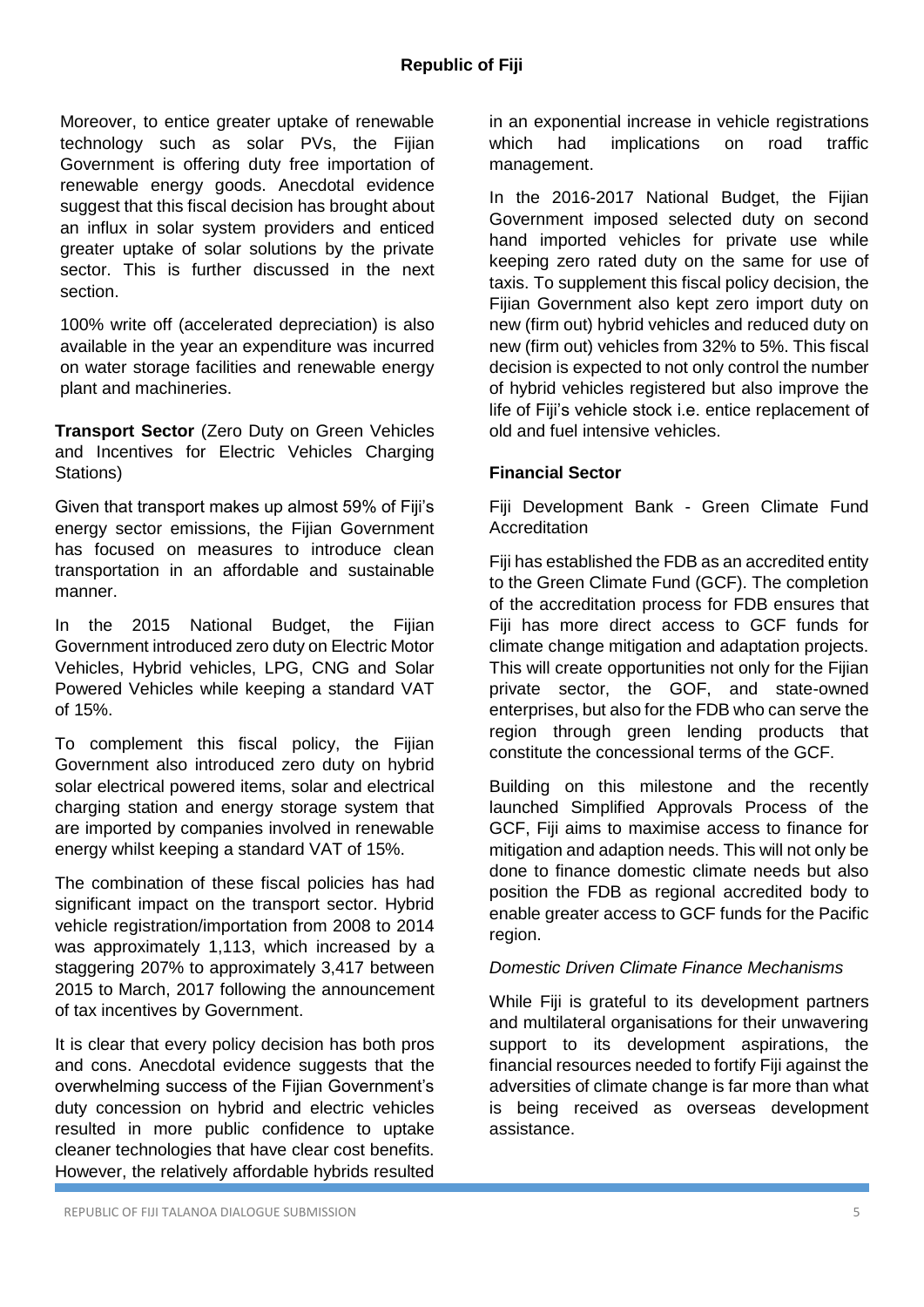Fiji recognises that addressing climate change will require innovative, high impact finance solutions that mobilise public and private sector resources. In this regard, the Fiijan Government has introduced the Environment and Climate Adaptation Levy and issued its first ever Green Bonds to raise funds to finance its climate mitigation targets and adaptation needs.

The Environment and Climate Adaptation Levy ('**ECAL**') is a 10 cent levy on plastic bags, 10% duty on vehicles of engine size above 3000cc, 10% charge on yacht docking fee, 10% deductions on income earnings of above \$270,000 and a 10% levy on prescribed services such as hotels, restaurants, cinemas and tour services. Proceeds from the ECAL are being put into a ring fenced account which will be used to finance climate adaptation projects identified in the National Budget. Some of the projects to be financed using the ECAL, such as building seawalls and improving agriculture resilience, will add towards reducing disaster risks.

As mentioned, the funds are being used for projects/programmes that are budgeted for in the National Budget only. As such, eligible projects/programmes are identified by the Ministry of Economy and monitored accordingly. The Ministry of Economy and Fiji Revenue and Customs Services, which collects ECAL and transfers proceeds to the Government ring fenced account, are guided by the Environmental Levy (Budget Amendment) Act 2017. Proceeds from ECAL are expected to be more than F\$100 million in the 2017-2018 financial year.

Fiji is the first country in the Southern Hemisphere. first in an emerging economy, and just third globally after France and Poland to issue Green Bonds whereby the proceeds (expected to be F\$100 million) will go towards climate mitigation, adaptation and environmental protection projects. As a country that is vulnerable to the impacts of climate change, Fiji has set an example to other climate-vulnerable nations in finding new, creative ways to raise climate finance.

As is the case with the ECAL, Green Bond proceeds are placed into a ring fenced account and utilisation is guided by the Fiji Green Bond Framework with oversight from the Green Bond Steering Committee made up of representatives from the Reserve Bank of Fiji, the Ministry of Economy and the World Bank (International Finance Cooperation). Projects/programmes are selected from the National Budget by the Ministry of Economy and approved by the Steering Committee.

The above mentioned financial mechanisms are innovative examples of mobilising and channelling public and private funds towards addressing climate change. Although majority of the projects identified for funding are adaptation based, these projects have notable mitigation co-benefits that are expected to contribute towards Fiji's sustainable development agenda.

#### **F) Tangible and successful Mitigation Initiatives**

#### *Government Initiatives*

1) Solar Home Systems

To mitigate emissions and provide access to electricity for vulnerable communities in rural areas, the Government of Fiji, through its Rural Electrification Programme, has installed 2,500 solar home systems around the country, of which 680 are in the process of being repaired or replaced post Tropical Cyclone Winston. During the repair and replacement process, the Department of Energy will replace its old diesel generator schemes with solar systems in over 54 communities in the Northern, Eastern and Western Division of Fiji.

To enhance the Solar Home System programme, Government has allocated F\$10.4 million in the 2017-2018 National budget for the installation of solar home systems in 2,600 rural households in the Western (680), Northern (855) and Eastern (1,065) Divisions. Other source of renewable energy generation such as wind, hydro and biogas are being explored by the Department of Energy through various programmes allocated financing in the National Budget.

#### 2) Renewable Energy Revolving Fund

The Fijian Government, through its Presidency of COP23, is working on the establishment of a revolving fund for renewable electrification in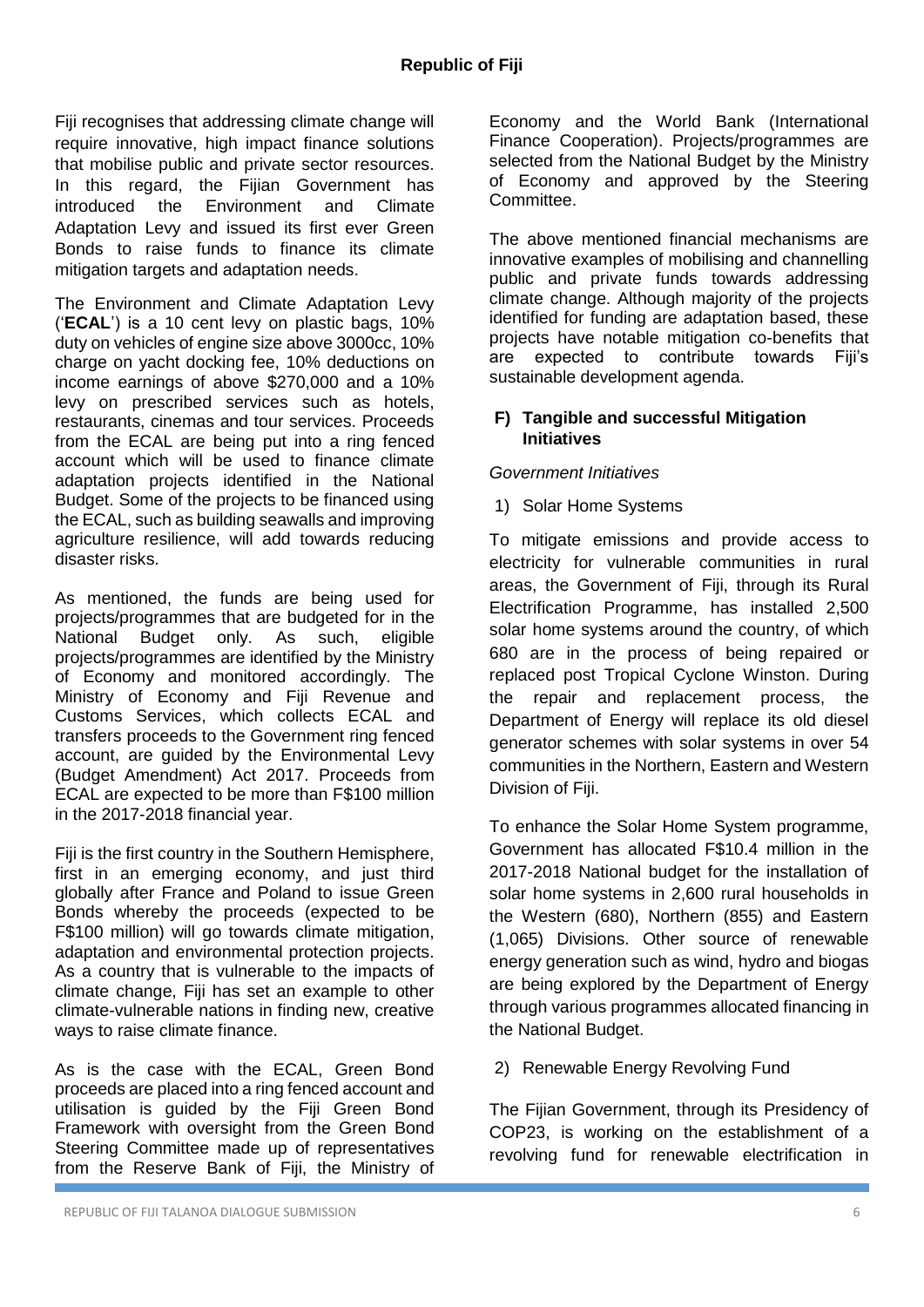partnership with the Leonardo DiCaprio Foundation which will seek to electrify rural communities that currently rely on diesel fuel or are not connected to the national electricity grid. The fund is working with a private company called Sunergise to establish centralised solar energy reticulation system giving communities continuous, reliable and affordable access to energy.

This project is an example of Public Private Partnership that Fijian Government is keen to foster in all aspects of it development. The first phase of the project is expected to electrify 10 villages after which a further 290 villages will be electrified based on lessons learnt from the first 10. The Fijian Government envisages this revolving fund to complement its Rural Electrification Programme.

3) Fiji Urban Water Supply and Wastewater Management Project

Fiji has managed to secure blended funding from a range of multilateral sources to build and renovate critical infrastructure to improve access to safe water and sewerage systems in the greater Suva area of Fiji. Specifically, the funding is for creating a new river water intake station by the Rewa River and improving the Kinoya wastewater treatment plant and associated sewer coverage.

Over half of Fiji's population is urban with further growth expected, particularly around Suva City, the national capital. Urban infrastructures are vulnerable to extreme droughts and flooding as well as sea level rise, causing threats to the environment, health, and social and economic development. Urban water supply and sanitation are particularly under strain, with service interruptions common during both drought periods and heavy rainfall periods. Existing sewerage infrastructure covers only 36% of the Suva City area. Improving water supply and wastewater management is considered essential to Fiji's sustainable development, but its current debt levels constrain its ability to fund such vital adaptation measures.

The project will strengthen water supply through the design and construction of a new water intake

by the Rewa River, with a pumping station, wastewater treatment (WWT) plant, clear water reservoir, and pipeline to increase water production by 30,000  $m^3$  per day. This will improve climate resilience by taking water from further up the river system to avoid salinity. Wastage will be reduced through meter replacement and improved leak detection and repairs. Wastewater management will be strengthened by upgrading and increasing the capacity of the Kinoya WWT plant, improving sewer coverage, and adding new treatment facilities. The project will also strengthen water management and delivery capacity of the responsible institutions.

The project is expected to benefit over 290,000 Fijians in the populated region in Fiji and is expected to take approximately 7 years to complete. The greater Suva area includes the townships of Lami, Suva and Nasinu. The total value of the project is USD\$405.1 million made up of concessional loans from the Asian Development Bank (USD\$153.2 million) and the European Investment Bank (USD\$70.8 million), grant financing from the Green Climate Fund (USD\$31 million) and Fijian Government contribution (USD\$150 million).

4) Solar Island Concept

The Fijian Government is working with the Global Green Growth Institute and the Korea International Cooperation Agency to electrify the islands of Taveuni and Ovalau using 100% renewable energy. These are  $3<sup>rd</sup>$  and  $4<sup>th</sup>$  largest islands in Fiji by land mass, respectively. A pre-feasibility study was completed in 2017 which examined options for solar, wind, hydro and battery storage technologies. The technologies will then be further implemented through development partners, private sector and multilateral funding.

Powering the two islands with renewable energy will have significant positive impact on Fiji's renewable energy targets and help reduce dependence on imported fossil fuels. The two islands are envisaged to be running on 100% renewable energy by 2035.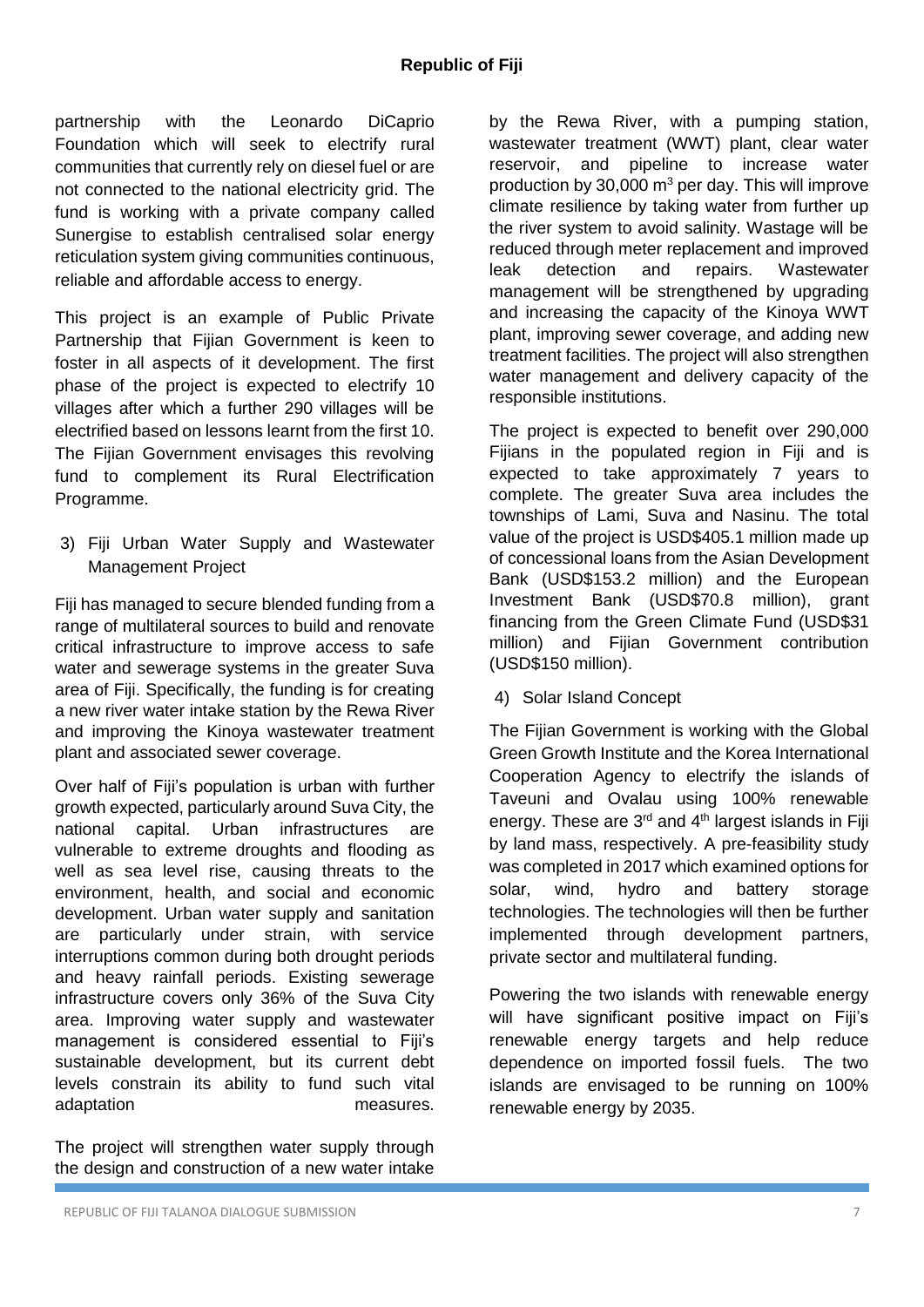5) Forestry – Reforestation, Afforestation and REDD+

Despite the absence of the forestry sector from Fiji's NDC, various national efforts have been made to increase forest cover in addition to the existing 1.1 million hectares of forest that cover approximately 56 percent of Fiji's land mass. The forestry sector in Fiji, through the Ministry of Forestry, is committed to contribute towards global efforts to reduce greenhouse gas emissions, strengthen the socio-economic status of its forest resource owners and protect domestic forest ecosystems.

Through its reforestation and afforestation efforts, the Ministry of Forestry has managed to plant 917 hectares of mixed tree species covering key thematic areas such as; establishment of woodlots, food security, education and research, restoration of water catchment and connecting biological corridors. Communities participating in this replanting initiative are being offered around FJD \$1,300 as incentive for the upkeep of planting plots. This initiative is supporting the bio fuel industry by planting fuel rich plant species and has gathered support from the private sector. Moreover, free sandalwood seedlings are being offered by the Fijian Government to encourage non-timber forest products.

Fiji has been actively supporting the REDD+ mechanism by piloting the mechanism in the village of Draubuta, Navosa with the help of Deutsche Gesellschaft für Internationale Zusammenarbeit (GIZ). A total of 7,400 hectares of land was secured in 2009 and established as a REDD+ zone in 2012 based on socio-economic and cultural surveys, carbon stock analysis, biodiversity surveys and land use mapping. A land use plan was also developed for the pilot programme which informed the stratification of indigenous forest and grasslands for more accurate monitoring of forest carbon changes.

Following the successful uptake of the pilot programme by the Draubuta Village, a community nursery was established and villagers were trained on nursery management. The pilot programme has been proven to help develop diversify income generating sources such as bee-keeping, sustainable livestock management, and crop diversification. These sustainable practices are helping reduce the agriculture clearance pressure on the nearby Emalu forest in Navosa. The pilot programme has been mindful of developing gender inclusive practices and the women of Draubuta Village have been trained to strengthen their socioeconomic status and improve personal wellbeing through sustainable forest management/harvesting.

#### *Statutory Body Initiatives*

#### 6) Fiji Electricity Authority

To maintain Fiji's overall energy target of 100% renewable energy by 2030, the Fiji Electricity Authority (FEA) is continuing to increase its renewable energy portfolio. Fiji's vast rivers and mountainous regions makes Hydro Electricity the ideal renewable energy scheme. For this very reason, FEA is continuing to invest in improving its existing hydro dams and building new ones (Nadarivatu Dam and Somosomo Hydro Mini-Dam).

However, in light of global advances in solar PV technology which has made investments in solar energy more economical, FEA is planning to significantly increase solar energy into its energy generation portfolio. FEA is on the verge of finalising an agreement with a private company to develop a new 5 Mega Watt Solar farm which will be largest solar farm in the South Pacific. If successful, the project is planned to be scaled up to a 20 Mega Watt system which will significantly bolster Fiji's progress towards its renewable energy targets.

#### *Private Sector Initiatives*

The private sector in Fiji increasingly understands the benefits of "going green" not only as a branding tactic but also to reduce business costs.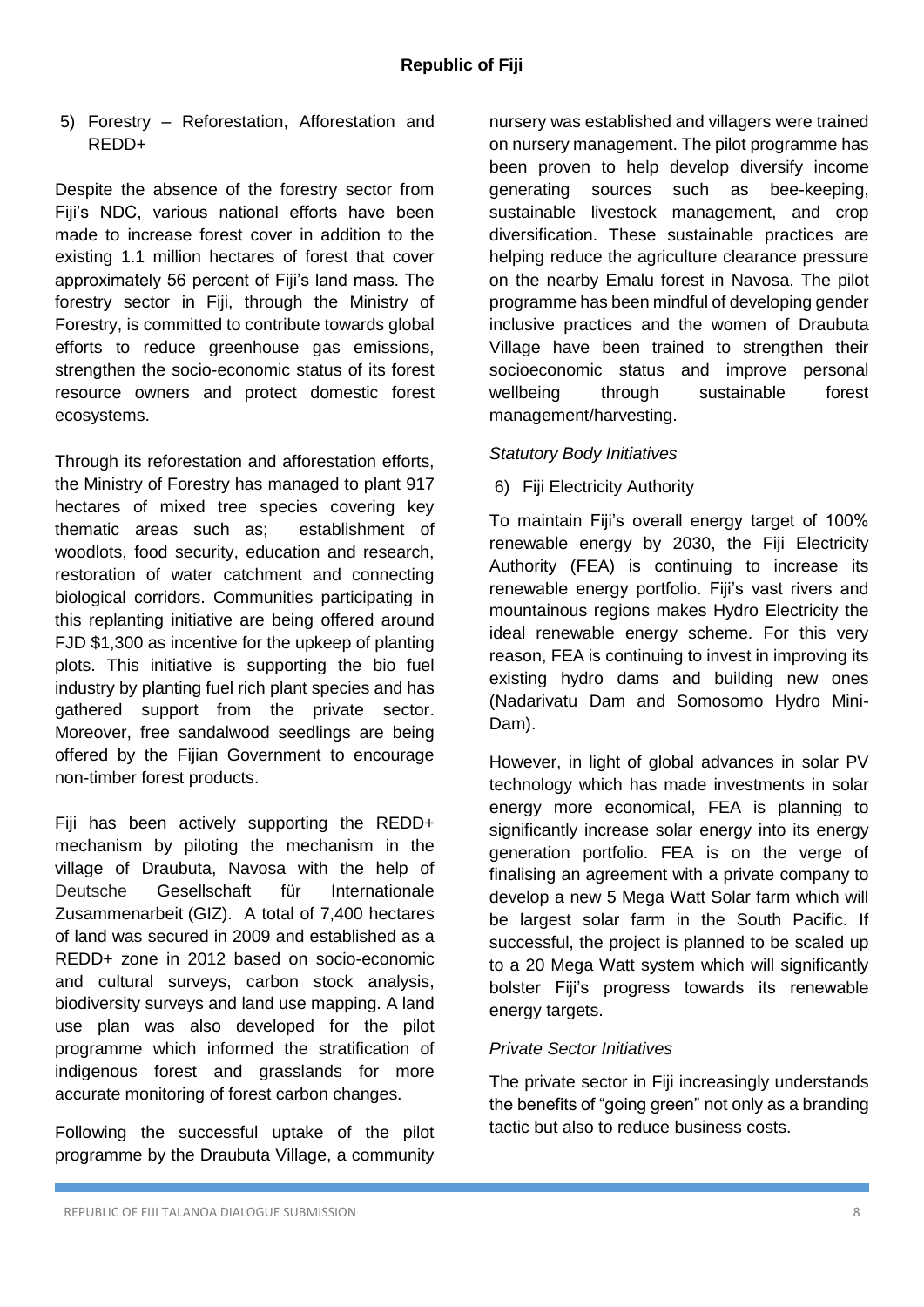#### 7) Solar Rooftops

Increasing number of manufacturers and tourism operators in particular have installed solar roof top panels to drive down electricity costs and reduce their carbon footprint.

A great example in the manufacturing sector is the Coca Cola Factory in Nasinu which recently completed the installation of a 1.1 Mega Watt solar rooftop system which is the largest privatelyfunded solar grid connect system in the South Pacific.

In the tourism sector, Turtle Island Resort which has become one of the first total "clean energy" resorts in the world, after the installation of 968 solar panels which are now providing 100% of the power needs of the island. On rainy and cloudy days, the solar plant operates at about 85% of full capacity, maintaining outstanding energy efficiency. The solar installation produces over 1 Mega Watt of power a day helping reduce 220 tonnes of GHG emissions per year and saves 85,000 litres of diesel consumption per year. This has reduced the resorts annual diesel costs by 90%.

Companies such as Mark One Apparel in Suva, Denarau Marina in Nadi and Radisson Blu Resort on Denarau Island are some of many examples of the private sector reducing emissions from energy usage.

#### 8) Alternative Energy Production (biomass)

The recently commissioned Nabou Biomass Power Plant just outside of Nadi is a great example of private sector investment in clean energy generation. The Biomass plant is expected to use waste wood pellets from local saw mills such as Fiji Pine Limited to produce steam power to drive turbines. The plant has potential to generate 12 Mega Watts of electricity enough to supply power to all of Nadi and parts of Sigatoka. The plant management (Korean Company called 'GIMCO') is working the Fiji Electricity Authority as an Independent Power Producer to agree to a power purchase agreement that will enable the Biomass Plant to feed into the national electricity grid.

#### **G) Fiji's Progress and Current Status in Context of Adaptation**

Fiji is especially vulnerable to climate change and natural hazards due to many factors outside of its control, such as its geographical location, land topography, and its tropical marine environment which is strongly influenced by the South Pacific Convergence Zone. It is also especially vulnerable because its economy depends heavily on natural capital which is particularly vulnerable to climate change, such as coral reefs. Climate change will pose many slow-onset problems such as sea level rise, warming, and acidification. It will also likely result in more intense cyclones and greater precipitation extreme events, most notably flooding.

Natural hazards and climate change impose a major obstacle to development objectives such as providing access to housing, electricity, clean and safe water and sanitation, high quality education and health care. The Fijian Government has set out ambitious development objectives in the 5- Year & 20-Year National Development Pan to address significant development challenges.<sup>[1]</sup> The National Adaptation Plan (NAP), currently under development, builds from NDP to identify climate change threats and tackle climate change vulnerability. The cross–cutting challenges climate change presents to national development is addressed in the Climate Vulnerability Assessment, Green Growth Framework and the National Climate Change Policy. The National Climate Change Policy, currently undergoing a revision process, provides guidelines for sectors to consider current and expected impacts of climate change in their planning and implementation programmes. Through this process, the following sectors have been identified as strategically important to national development and especially vulnerable to climate change: food security and nutrition, health, human settlements,

 $\overline{\phantom{a}}$ 

<sup>1</sup> MoE, *2017*

REPUBLIC OF FIJI TALANOA DIALOGUE SUBMISSION 9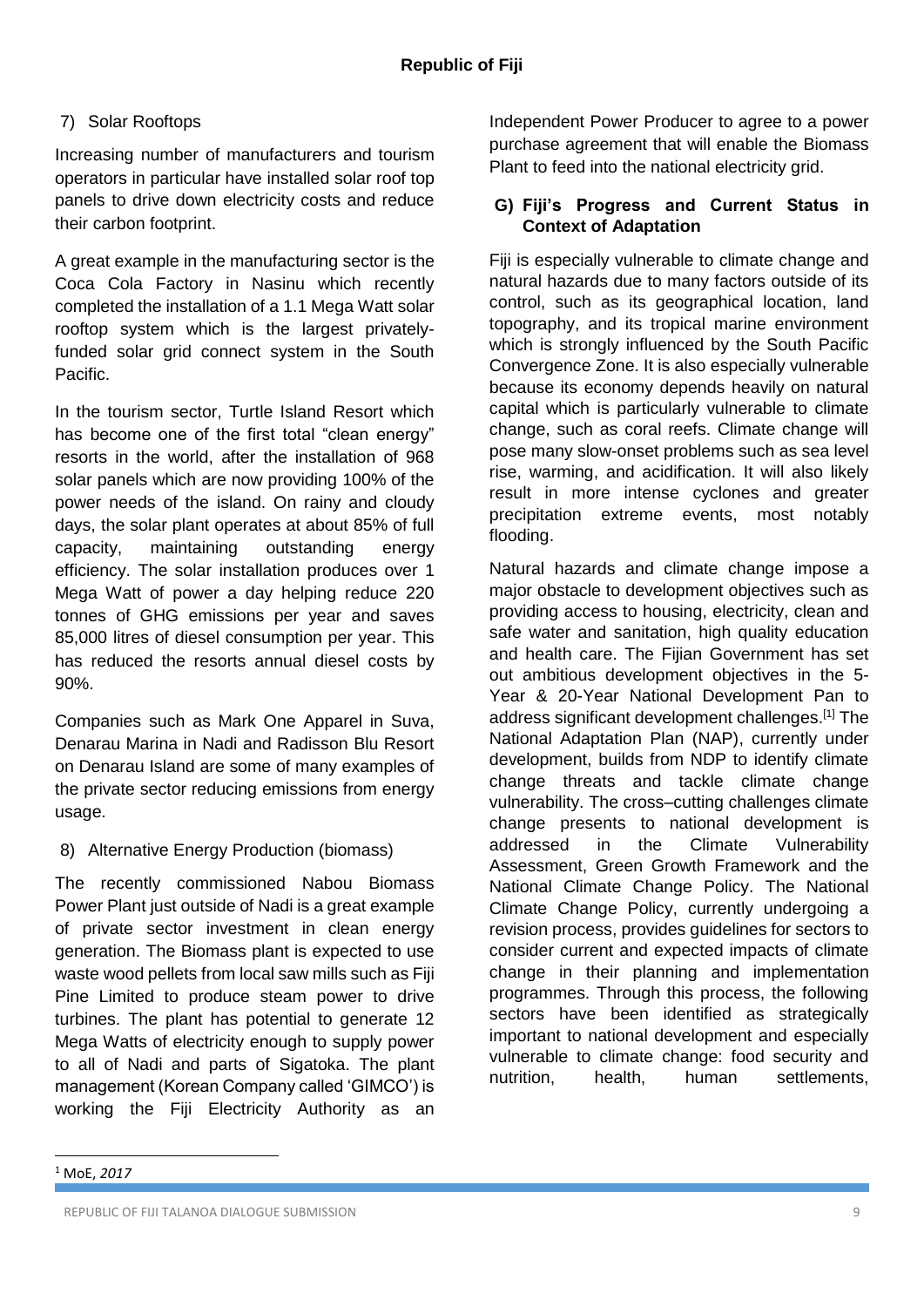infrastructure, and biodiversity and the natural environment.

While comprehensive assessments do not always exist, existing evidence suggests that modern production systems and non-traditional crops are highly vulnerable to climate-induced events such as drought, excessive rainfall, and to extreme weather associated with cyclones and tropical storms<sup>[2]</sup>. It is likely that coastal fisheries will be unable to support local needs and that over the long term Fiji will become a net importer of fish, undermining long term food security and nutrition. Climate change will have significant impacts on health, not only through major climate related events such as cyclones but also indirect and diffuse effects of climate-sensitive health risks<sup>[3]</sup>. Fiji will be particularly vulnerable to dengue fever, typhoid fever, leptospirosis, and diarrhoeal disease [4]. Outbreaks of these diseases are especially prevalent when floods or cyclones have occurred [5] .

Human settlements and infrastructure are naturally vulnerable to climate change because of littoralisation which has led to many rural and urban centres being located on the coast [5], [6]. Coastal erosion is a particular issue for rural communities, some of which have reported shoreline retreats of 15-20 meters over recent decades <a>[7]</a>. In 2013, the village of Vunidogoloa in Vanua Levu became the first village to be relocated <sup>[8]</sup>. Assessments have identified over 63 other villages in need of relocation, for which guidelines and policy are currently being developed. Thousands of people are living in low-lying outer islands which are difficult and expensive to protect against sea-level rise and storm surges, calling into question their viability over the long term [5]. Fiji's diverse natural environments and biodiversity is able to adapt to changing climate conditions, but the speed at which changes are occurring make them highly vulnerable<sup>9</sup>. Increases to sea level rise, sea surface temperature, and acidification associated with climate change may have

 $\overline{\phantom{a}}$ 

detrimental impacts potentially altering entire coastal and marine ecosystems [6]. Vulnerability to sudden-onset events such as cyclones is also a major issue for biodiversity and the natural environment. Damage and losses to the natural environment caused by Tropical Cyclone Winston amounted to F\$899.7 million [10].

The Climate Vulnerability Assessment represents a rapid assessment commissioned by the Fijian Government to assess climate change vulnerability and high risk by large exposure in various sectors. These sectors include housing/land-use, transport, water, energy, health/education and agriculture.

1. Housing

About 10 percent of the national population (20 percent of the urban population) lives in more than 200 unplanned (and rapidly growing) urban and peri-urban informal settlements and is particularly vulnerable to natural hazards. The national housing need is increasing by around 600 units per year with very few serviced subdivisions for any income groups. This has led to only few options for the rapidly growing population. these include crowding into existing housing stock (resulting in overcrowding); self-build illegally on vacant state land; or enter into extralegal, informal occupancy arrangements without proper lease agreements, either as paying tenants to freehold landowners or through traditional rights secured through kinship and sealed with key-money (known as tenancy at will arrangements, or vakavanua). Informal settlements consist of housing stock of poor quality than the wider housing stock. This represents higher incidence of poverty and associates with the underlying insecure land tenure of the residents.

2. Transport

The country is subject to poor road networks because of lack of a systematic maintenance and strategic planning. The poor condition of a large

<sup>2</sup> Taylor, M., et al. 2016

<sup>3</sup> McIver, L., et al., 2016

<sup>4</sup> McIver, L., et al., 2012

<sup>5</sup> GoF, 2017

<sup>6</sup> IGCI , 2000

<sup>7</sup> World Bank, 2000

<sup>8</sup> McNamara, et al, 2015

<sup>9</sup> SPREP, 2016

<sup>10</sup> GoF, 2016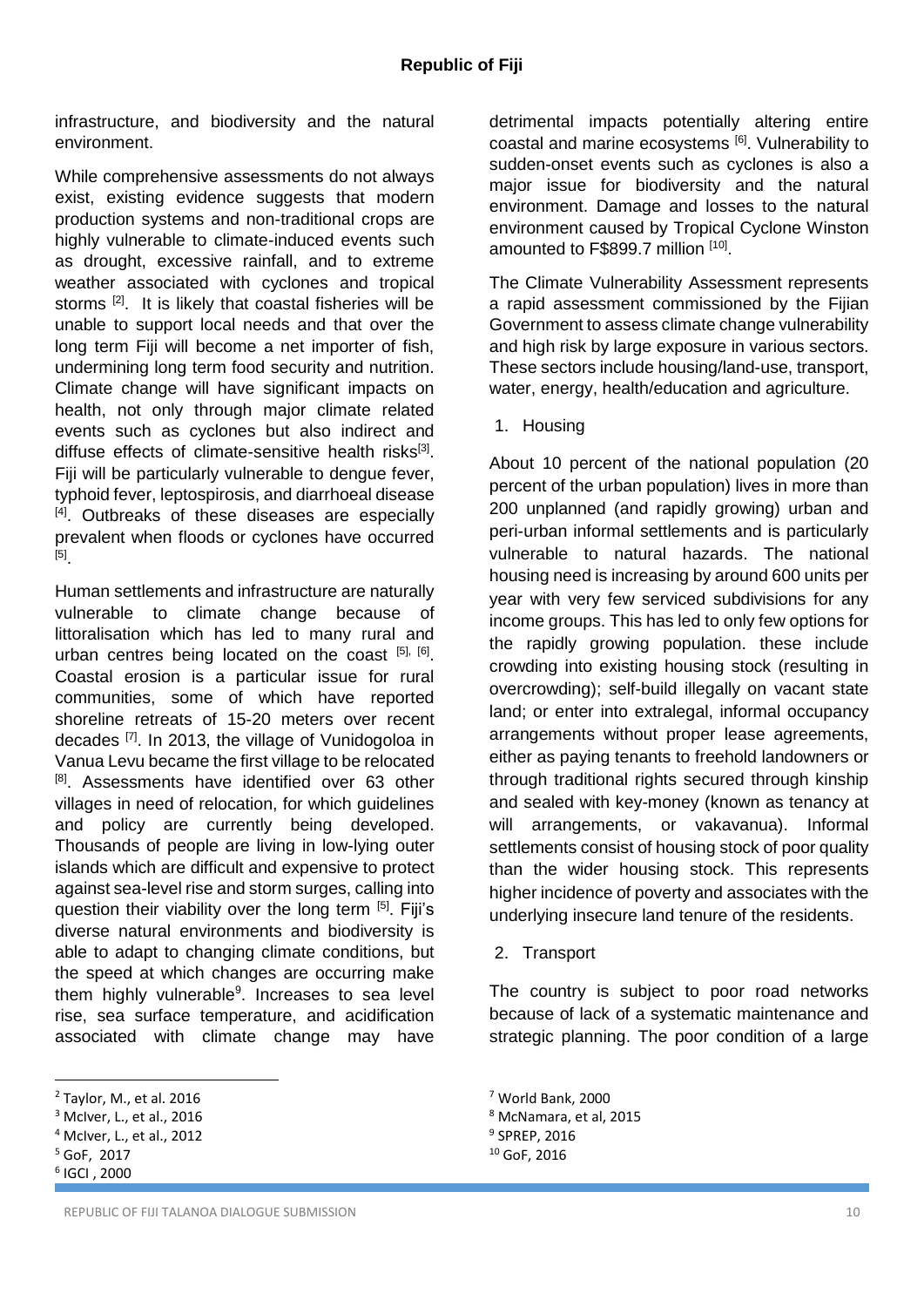portion of the land and marine networks in the urban, rural and coastal areas presents high degree of vulnerability of the networks to disruption from damage to or failure of sections of roads and other assets. Moreover, there is no redundancy in the road network configuration and the poor state of many assets makes land transport highly susceptible to climate hazards at present and in the future. Three major climatic events (Nadi and Lautoka floods in 2012, TC Evan in 2012, and TC Winston in 2016) has had drastic effect on the transport sector.

TC Winston caused an estimated damage of F\$127 million to the transport sector with more than 80% attributed to land transport alone. This sector is more predisposed to hazards such as: increased rainfall intensities; sea-level rise; storm surges and riverine flooding that have the following potential impacts; washouts of low-lying and coastal roads and bridges; landslides on roads located on unstable soils; temporary network disruptions; and the further degradation of already aging marine assets.

3. Water

Less than half of the rural population does not have access to piped water services whereas the urban areas have widespread supply. There is limited coverage of sewerage service in both urban and rural areas with majority of the population depending on site sanitation facilities. Health and environment risks arise due to lack of infrastructure and maintenance for onsite wastewater systems. This is due to limited funding for the sector to address challenges of insufficient cost recovery to finance operation, maintenance, or capital investments. This situation improved markedly since 2010 when Water Authority of Fiii (WAF) took over. The ramification of this was, budgetary resources were increased, there was better cost recovery, and increased investment in maintenance. There is high exposure of water and wastewater infrastructure to natural hazards and climate change. This is because climate—related considerations were not incorporated in the system architecture and in the location and design of

individual facilities. Moreover the most significant water sector vulnerabilities are:

- Inadequate protection against runoff intrusion into pumping stations and water treatment plants.
- Insufficient protection of key assets against soil erosion and landslides.
- The lack of diverse water supply sources for the urban population
- 4. Energy

Access to electricity is available to 98% of the urban population and 80% of the rural population. The rest of the outer islands utilize off-grid electricity mainly from the Rural Electrification Program of the Department of Energy (DoE), which uses diesel/hybrid generators for mini-grids and solar home systems (SHS) and from private generation using diesel plants.

Despite the fact that all assets are exposed to natural hazards, there is low vulnerability. This is because the assets are generally well maintained. However the main vulnerabilities for the energy sector include:

- Hydro power stations are negatively affected by drought. This is concerning since 55-65% of energy supply generation in Fiji is through hydroelectric schemes.
- Strong winds and cyclones have a negative impact on wind power station
- Flooding and storm surges negatively impact diesel power stations and substations. Frequent flood events impose risk to a high portion of the grid and transformer assets (table 3.9). The analysis done by World Bank projects that in the event of a 100-year return period flood (both pluvial and fluvial flood), 30 percent of the country's transformers and 11 percent of the power plants will be exposed to more than 20 cm of flooding. The losses rendered from this exposure were not reported since data were not available for the flood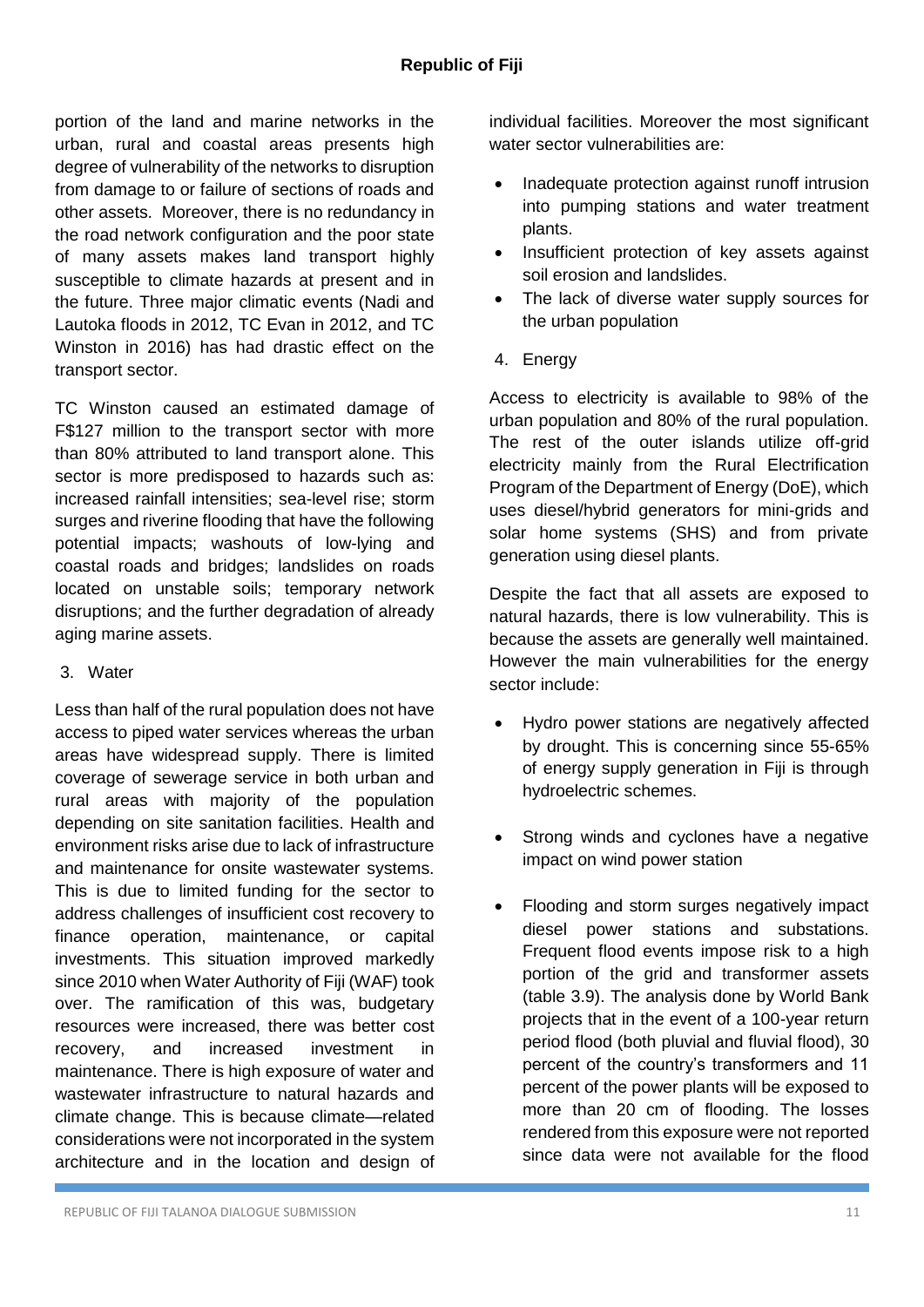protections and exact location and elevation of the energy assets.

- Transmission and distribution lines located above ground are negatively affected by strong winds and cyclones, in particular falling trees, and by high temperatures (which reduce transfer capability). Transmission and distribution lines located below ground are negatively affected by flooding and coastal erosion.
- Solar home systems and mini-grids are negatively affected by strong winds unless they can be dismounted prior to the event. Diesel generators for mini-grids are impacted by flooding and storm surges.

Recent extreme weather events demonstrate this vulnerability and the entailing substantial costs that result from damage to electricity infrastructure. For instance, the estimated cost from TC Winston amounted to F\$41.1 million which incurred from damage to electricity infrastructure and lost revenues to FEA. In addition to this, the unserved energy to the economy is estimated to be F\$88.5 million.

The risks for the energy sector will undoubtedly increase with the unprecedented weather events and changes in rainfall patterns and temperatures due to climate change. Concerning issues include reductions in generation efficiency, generation, and transfer capability due to increased temperatures; damage to network infrastructure from more intense storms and tropical cyclones; and damage to coastal assets such as transformers and substations due to increases in sea level and storm surge. These risks have economic and service delivery implications.

#### 5. Health and education

The impact of climate change on health is apparent and is likely to increase over time. Fiji is vulnerable to three major epidemics; dengue fever, leptospirosis and typhoid fever along with

diarrhoea. These communicable diseases are climate-sensitive and are highlighted in the government's Climate and Health Action Plan.

The health and education sectors perform critical roles in Fijian society, and disruption to their operation can have both short and longterm impacts on community wellbeing. Health and education services in Fiji are delivered to communities across 110 inhabited islands spread over 18,300 km2, with many facilities located in rural and remote maritime areas. Exposure of health and education assets to natural hazards is high. This is due to lack of input design from professionals, poor quality construction materials and insufficient maintenance of facilities. These are further exacerbated in rural and outer islands where it is difficult to access technical support, skill labor and suitable cheap materials. The damage incurred from TC Winston (mainly to schools) was evident of this systematic failure of building and the due diligence to strict compliance to the building code and technical support.

6. Agriculture sector

Fiji's agriculture sector is diverse and comprises of crops, livestock, fisheries and forestry. The agriculture sector is highly vulnerable to the impacts of climate change which is likely to cause changes in rainfall patterns, changes in temperature, sea-level rise and sea flooding. Resilience to climatic conditions is relatively high for traditional crops and production systems. However traditional farming practices have declined in recent decades and conventional farming practices have been adopted to meet commercial production needs. This implies that food production systems may be more susceptible to climatic variability which may threaten food security.

In the last 16 years the agriculture sector has suffered damages and losses from cyclones and floods amounting to about F\$791 million. During this period the country has suffered from 14 major events (six tropical cyclones and eight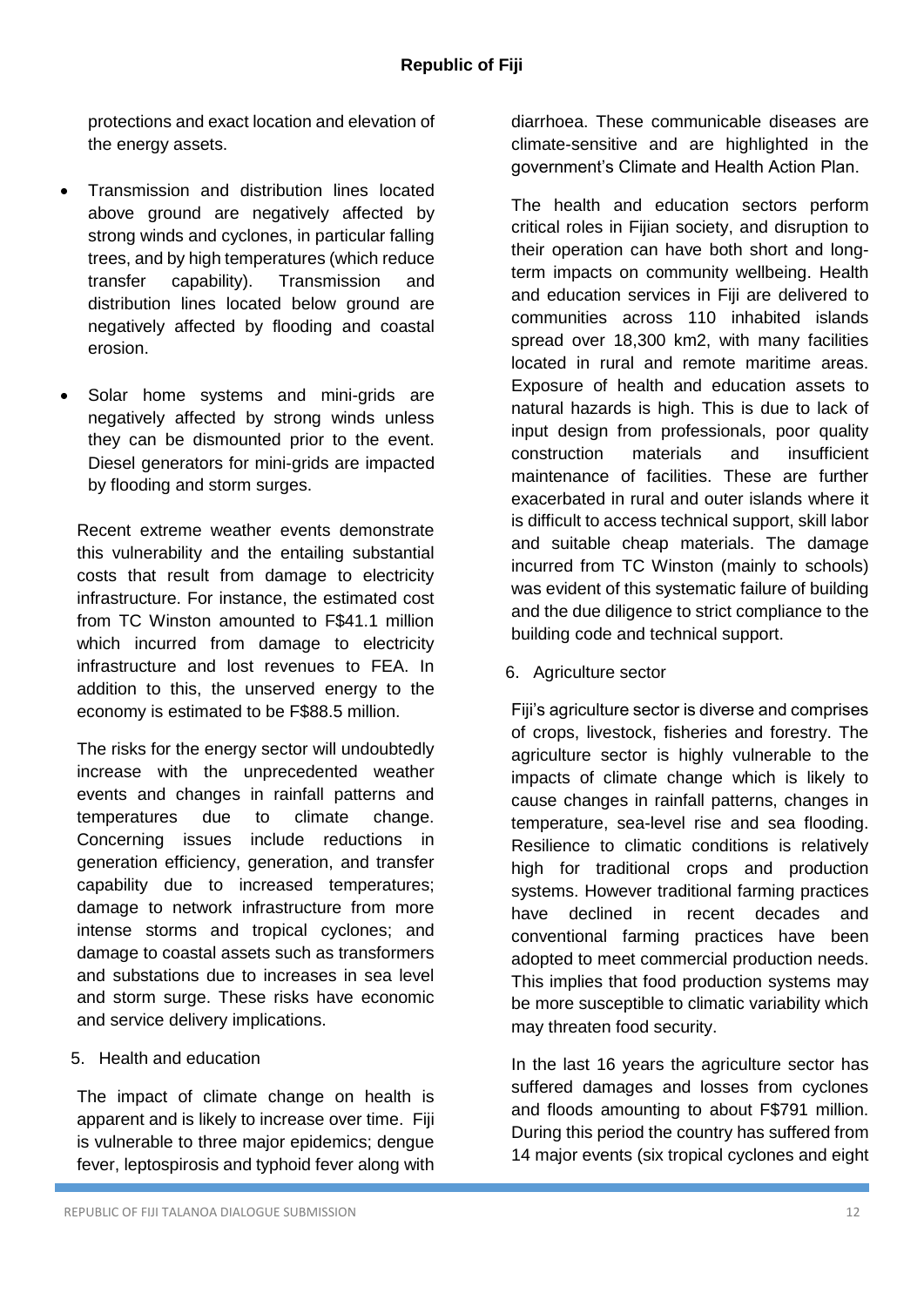major floods). Cyclones cause; destruction to crops, trees, farming and fishing equipment and related infrastructure; the death of livestock and destruction of the reef ecosystems that support fisheries. Floods also have detrimental effects causing crop damage due to inundation. These damages lead to negative impacts on productivity.

The sector vulnerabilities identified thus far suggest potential areas to build resilience considering climate change is likely to amplify these risks, threatening development and economic growth. The government has embarked on projects to reduce the country's vulnerability which includes establishment of the construction implementation unit - to ensure reconstruction in the education and health sector is done to higher resilience standards. Furthermore a countrywide bridge vulnerability assessment was commissioned to prioritize maintenance.

Additionally there have been reinforced investments in the road sector in order to tackle the existing maintenance backlog. There has also been strengthened support for targeted risk management initiatives such as the Project for Planning of the Nadi River Flood Control Structures. Work has also commenced in exploring options to expand housing insurance and improve the coverage of social safety nets. Another major area of concern is the loss of coastal infrastructure and land resulting from inundation, storm surge, and shoreline erosion. To address this, the Fijian Government has embarked upon major investments in coastal protection – such as seawalls – and relocation of vulnerable infrastructure. Planned relocation in Fiji is a relatively new response to the effects of climate change, and one that is viewed as an option of last resort. Relocation is a complex process and often traumatic for those involved. To date, three communities have been relocated that incurred approximately F\$3 million and was funded by the Fijian Government. Thus, Fiji is in a state where it needs to urgently figure out how it will fund future relocation work since it is obvious that the

Fijian Government alone will not be able to do so.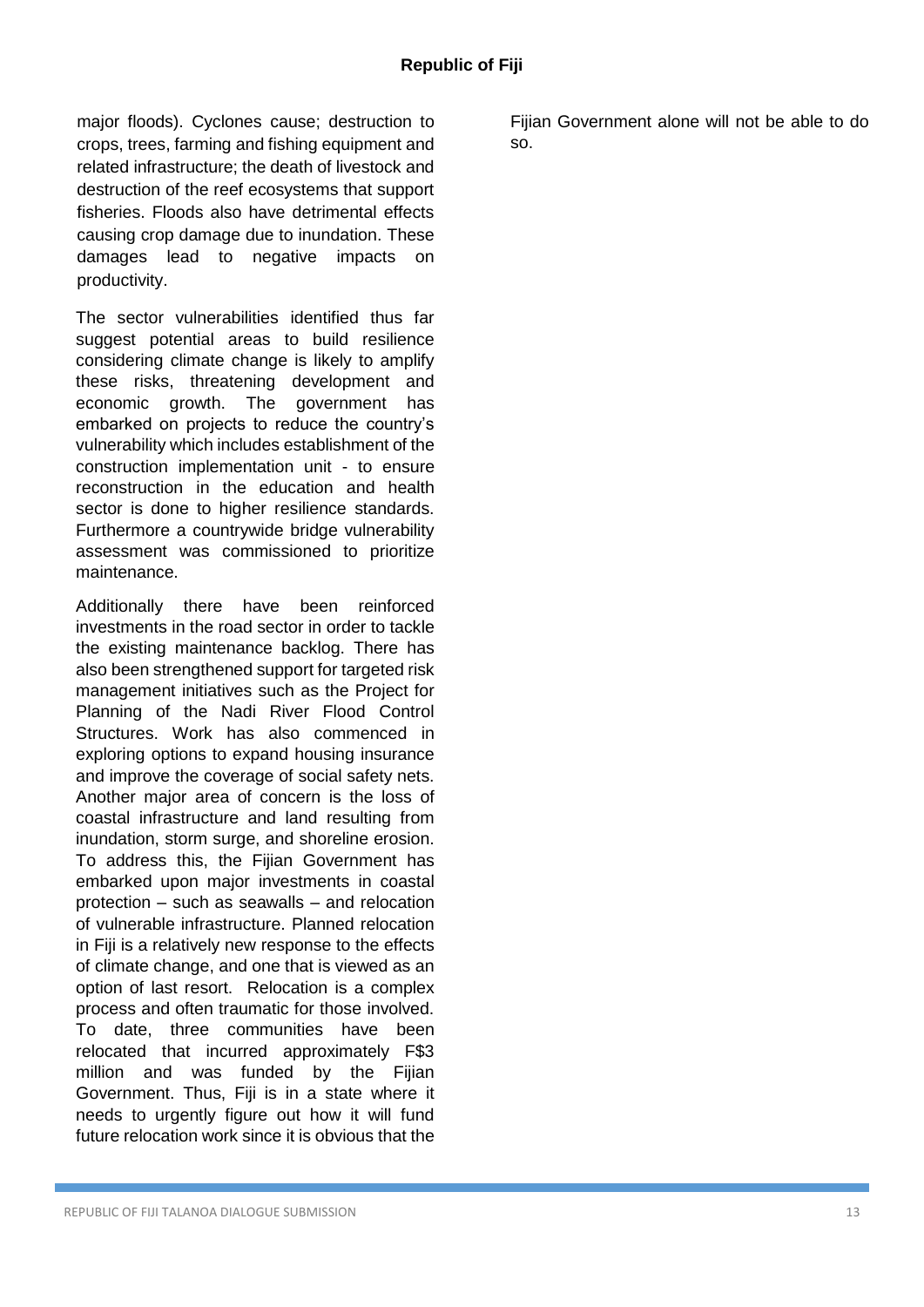#### **REFERENCES**

- GoF. 2017. *Climate Vulnerability Assessment: Making Fiji Climate Resilient.* Prepared by the World Bank for the Government of Fiji.
- GoF. 2016. *Fiji Post-Disaster Needs Assessment*. Tropical Cyclone Winston, February 20 2016. Suva, Fiji: Goverment of Fiji. Available from: https:/[/www.gfdrr.org/sites/default/files/pub](http://www.gfdrr.org/sites/default/files/publication/Post%20Disaster%20Needs%20Assessments%20CYCLONE%20WINSTON%20Fiji%202016%20(Online%20Version).pdf) [lication/Post%20Disaster%20Needs%20A](http://www.gfdrr.org/sites/default/files/publication/Post%20Disaster%20Needs%20Assessments%20CYCLONE%20WINSTON%20Fiji%202016%20(Online%20Version).pdf) [ssessments%20CYCLONE%20WINSTON](http://www.gfdrr.org/sites/default/files/publication/Post%20Disaster%20Needs%20Assessments%20CYCLONE%20WINSTON%20Fiji%202016%20(Online%20Version).pdf) [%20Fiji%202016%20\(Online%20Version\).](http://www.gfdrr.org/sites/default/files/publication/Post%20Disaster%20Needs%20Assessments%20CYCLONE%20WINSTON%20Fiji%202016%20(Online%20Version).pdf) [pdf.](http://www.gfdrr.org/sites/default/files/publication/Post%20Disaster%20Needs%20Assessments%20CYCLONE%20WINSTON%20Fiji%202016%20(Online%20Version).pdf)
- IGCI, *Climate Change Vulnerability and Adaptation Assessment for Fiji*, in *prepared for The World Bank Group*, J. Feresi, et al., Editors. 2000, International Global Change Institute, Hamilton, New Zealand and South Pacific Regional Environment Programme.
- McIver, L., Kim, R., Woodward, A., Hales, S., Spickett, J., Katscherian, D., Hashizume, M., Honda, Y., Kim, H., Iddings, S., Naicker, J., Bambrick, H., McMichael, A. and Ebi, K. 2016. Health Impacts of Climate Change in Pacific Island Countries: A Regional Assessment of Vulnerabilities and Adaptation Priorities. *Environmental Health Perspectives.* **124**(11), pp.1707-1714.
- McIver, L., Naicker, J., Hales, S., Singh, S. and Dawainavesi, A. 2012. Climate change & health in Fiii: environmental epidemiology of infectious diseases & potential for climate-based early warning systems. *Fiji Journal of Public Health* **1**, pp.7-13.
- McNamara, K.E. and Des Combes, H.J. 2015. Planning for Community Relocations Due to Climate Change in Fiji. International Journal of Disaster Risk Science. 6(3), pp.315-319.
- MoE, *5-Year and 20-Year National Development Plan, "Transforming Fiji"*, M.o. Economy, Editor 2017, Republic of Fiji: Suva, Fiji.
- SPREP. 2016. *State of conservation in Fiji*. Country report 2013. Apia, Samoa: Secretariat of the Pacific Regional Environment Programme.
- Taylor, M., McGregor, A. and Dawson, B. 2016. *Vulnerability of Pacific Island agriculture and forestry to climate change*. Noumea, French Calendonia: Pacific Community.
- World Bank. 2000. *Cities, Seas, and Storms: Managing Change in Pacific Island Economies*. Volume IV Adapting to Climate Change. Washington, D.C: The International Bank for Reconstruction And Development/ THE WORLD BANK.